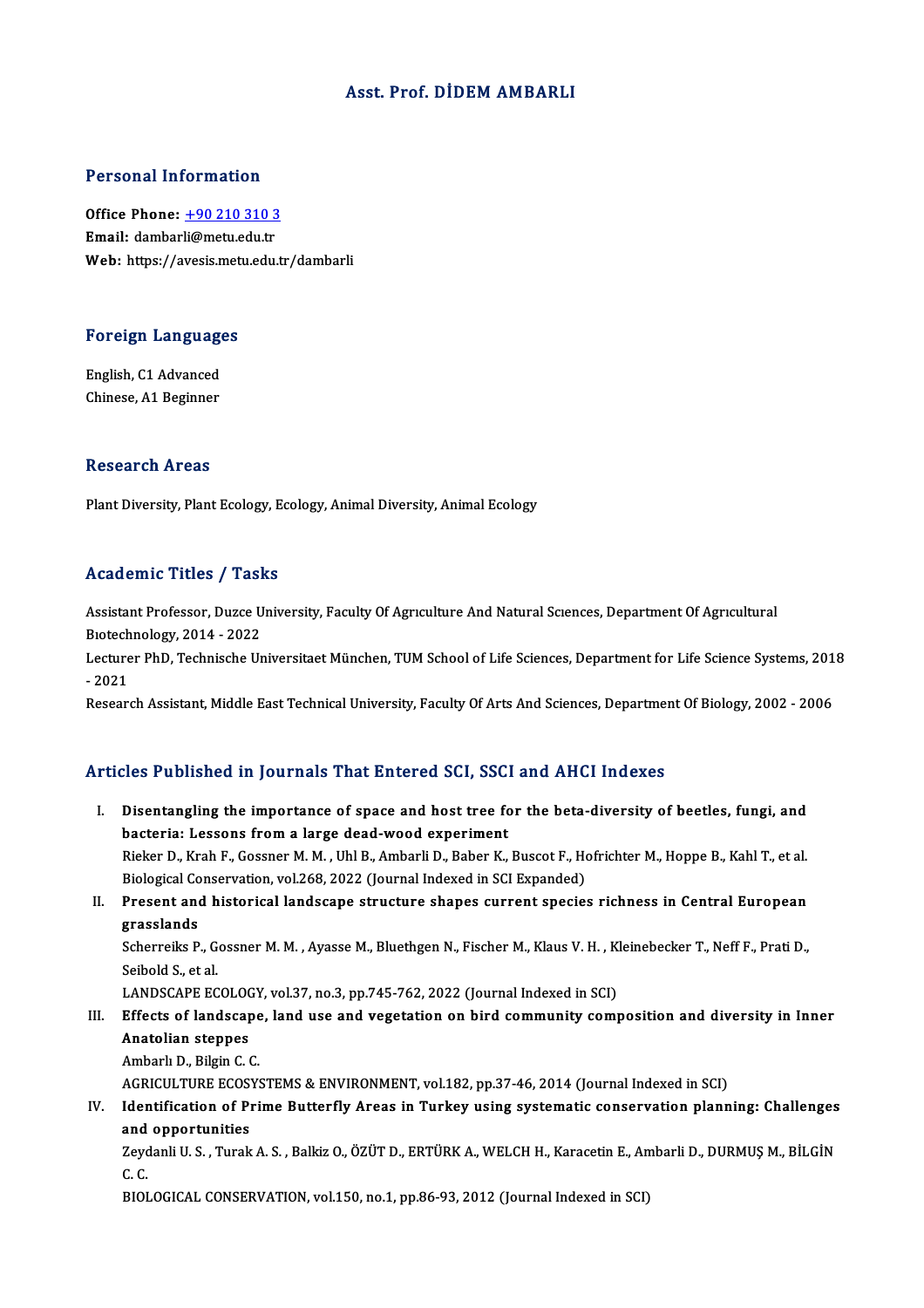# Articles Published in Other Journals

| <b>Articles Published in Other Journals</b> |                                                                                                                                             |
|---------------------------------------------|---------------------------------------------------------------------------------------------------------------------------------------------|
| L.                                          | Grasslands of Navarre (Spain), focusing on the Festuco-Brometea: classification, hierarchical expert<br>system and characterisation         |
|                                             | García-Mijangos I., Berastegi A., Biurrun I., Dembicz I., JaniŠová M., Kuzemko A., Vynokurov D., AMBARLI D., Etayo J.,<br>Filibeck G, et al |
|                                             | Vegetation Classification and Survey, vol.2, pp.0-231, 2021 (Refereed Journals of Other Institutions)                                       |
| П.                                          | Insect decline is most dramatic in grasslands in the vicinity of intensively farmed croplands<br>AMBARLI D., Seibold S., Weisser W. W.      |
|                                             | Palaearctic Grasslands, vol.44, pp.54-55, 2019 (Non-Refreed Journal)                                                                        |
| III.                                        | The Eurasian Dry Grassland Group (EDGG) in 2018-2019                                                                                        |
|                                             | Dengler J., Aleksanyan A., AMBARLI D., Biurrun I., Dembicz I., Kuzemko A., Török P., Venn S., Vrahnakis M.                                  |
|                                             | Hacquetia, vol.18, no.2, pp.147-154, 2019 (Other Refereed National Journals)                                                                |
| IV.                                         | The Eurasian Dry Grassland Group (EDGG) in 2016-2017                                                                                        |
|                                             | Venn S., AMBARLI D., Biurrun I., Dengler J., Kuzemko A., Török P., Vrahnakis M.                                                             |
|                                             | Hacquetia, vol.17, no.1, pp.17-23, 2018 (Refereed Journals of Other Institutions)                                                           |
| V.                                          | Anadolu Bozkırları                                                                                                                          |
|                                             | <b>AMBARLID.</b>                                                                                                                            |
|                                             | Kebikeç İnsan Bilimleri İçin Kaynak Araştırmaları Dergisi, vol.43, pp.199-210, 2017 (Other Refereed National<br>Journals)                   |
| VI.                                         | The Eurasian Dry Grassland Group EDGG in 2015 2016                                                                                          |
|                                             | Venn S., AMBARLI D., Biuruun I., Dengler J., Janisova M., Kuzemko A., Török P., Vrahnakis M.                                                |
|                                             | Hacquetia, vol.15, no.2, pp.15-19, 2016 (Refereed Journals of Other Institutions)                                                           |
| VII.                                        | Infrageneric Grouping of Turkish Acantholimon Boiss Plumbaginaceae Assessed by Numerical                                                    |
|                                             | Taxonomy                                                                                                                                    |
|                                             | DOĞAN M., AKAYDIN G., AMBARLI D.                                                                                                            |
|                                             | Advances in Biological Research, vol.1, no.3-4, pp.85-91, 2007 (Refereed Journals of Other Institutions)                                    |

## Books&Book Chapters

- I. Grasslands and Shrublands of the Middle East and the Caucasus AMBARLID.,NaqinezhadA.,AleksanyanA. Grasslands and Shrublands of the Middle East and the Caucasus<br>AMBARLI D., Naqinezhad A., Aleksanyan A.<br>in: Encyclopedia of the World's Biomes, Goldstein, Michael DellaSala, Dominik, Editor, Elsevier, pp.714-724, 2020<br>Cress AMBARLI D., Naqinezhad A., Aleksanyan A.<br>in: Encyclopedia of the World's Biomes, Goldstein, Michael DellaSala, Dominik, Editor, Elsevier<br>II. Grasslands of the Mediterranean Basin andthe Middle East and their Management<br>AMB
- in: Encyclopedia of the World's Biomes, Goldstein, Michael DellaSala, Dom<br>Grasslands of the Mediterranean Basin andthe Middle East and the<br>AMBARLI D., Vrahnakis M., Burrascano S., Naqinezhad A., Fernandez M. P.<br>in: Cressla Grasslands of the Mediterranean Basin andthe Middle East and their Management<br>AMBARLI D., Vrahnakis M., Burrascano S., Naqinezhad A., Fernandez M. P.<br>in: Grasslands of the World: Diversity, Management and Conservation, Vic AMBARLI D., Vrahnakis M., Burrascano S., Naqinezhad A., Fernandez M. P.<br>in: Grasslands of the World: Diversity, Management and Conservation, Victor R. Squires<br>Feng, Limin Hua, Editor, CRC PressTaylor Francis Group, Boca Ra Feng, Limin Hua, Editor, CRC PressTaylor Francis Group, Boca Raton, pp.89-112, 2018<br>Refereed Congress / Symposium Publications in Proceedings

- efereed Congress / Symposium Publications in Proceedings<br>I. Disentangling the importance of space and host for beetle, fungi and bacteria diversity: Lessons<br>from a large deed weed experiment From doing tells y by inpostant that<br>Disentangling the importance of space<br>from a large dead-wood experiment<br>Bisker D, Krab E, Cosener M, M, Ubl P, c from a large dead-wood experiment<br>Rieker D., Krah F., Gossner M. M. , Uhl B., AMBARLI D., Baber K., Buscot F., Hofrichter M., Hoppe B., Kahl T., et al. from a large dead-wood experiment<br>Rieker D., Krah F., Gossner M. M. , Uhl B., AMBARLI D., Baber K., Buscot F., Hofrichter M., Hoppe B., Kahl T.,<br>The 50th annual conference of the Ecological Society of Germany, Austria and Rieker D., Krah F., Gossner M. M. ,<br>The 50th annual conference of th<br>Germany, 30 August 2021, pp.71<br>Effects of elimate and land us The 50th annual conference of the Ecological Society of Germany, Austria and Switzerland, Braunschwe<br>Germany, 30 August 2021, pp.71<br>II. Effects of climate and land-use intensity on multiple animal-mediated ecosystem proces
- Germany, 30 August 2021, pp.71<br>Effects of climate and land-use intensity on multiple animal-mediated ecosystem processes<br>AMBARLI D., Simons N. K. , Wehner K., Kamper W., Gossner M. M. , Nauss T., Neff F., Seibold S., Weiss Effects of<br>AMBARLI D<br>Blüthgen N.<br>The 40th Ar AMBARLI D., Simons N. K. , Wehner K., Kamper W., Gossner M. M. , Nauss T., Neff F., Seibold S., Weisser W. W. ,<br>Blüthgen N.<br>The 49th Annual Meeting of the Ecological Society of Germany, Austria and Switzerland, Münster, Ge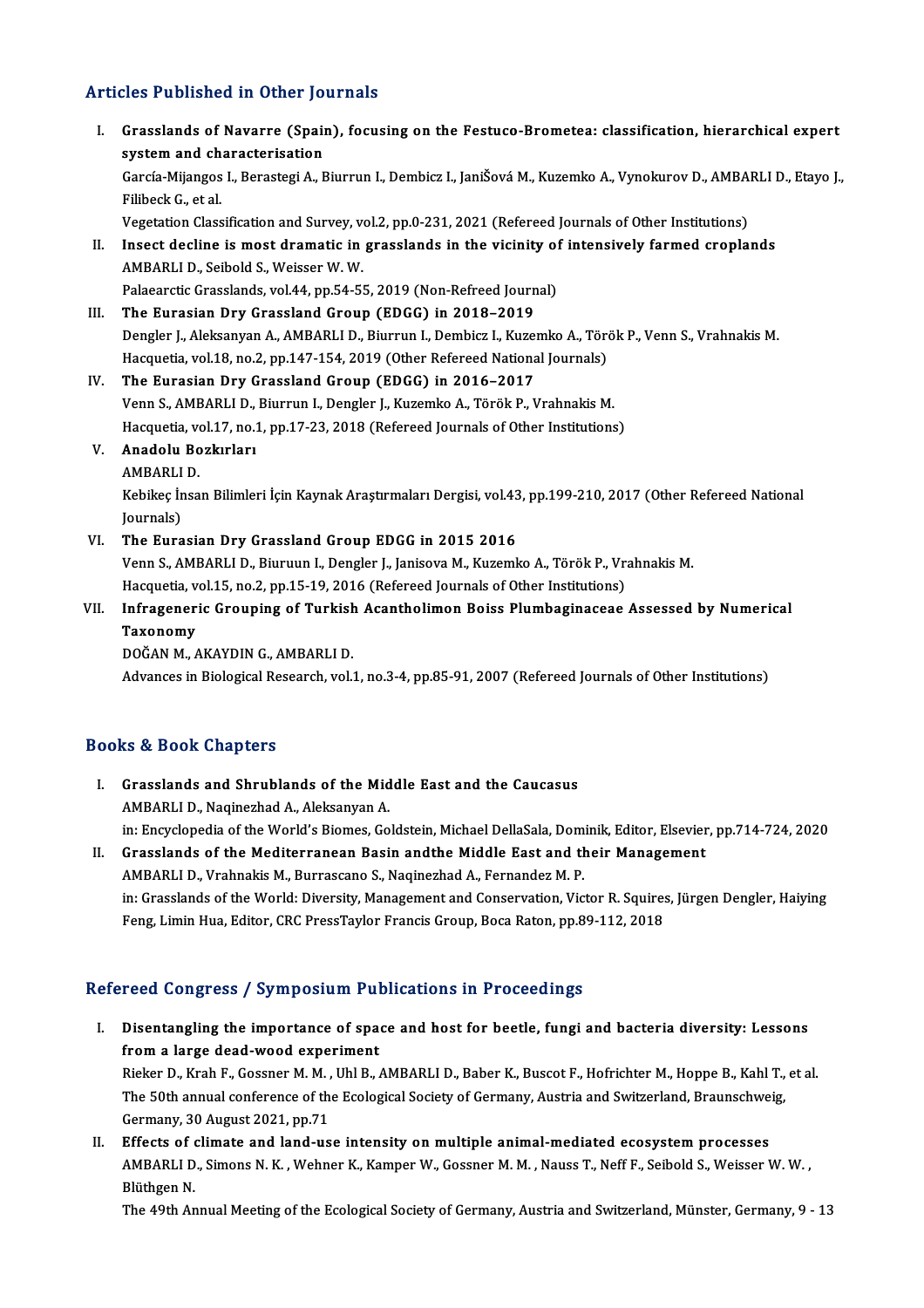September 2019, pp.1-672

III. Climatic and land-use drivers of multiple animal-mediated ecosystem processes in grasslands September 2019, pp.1-672<br>Climatic and land-use drivers of multiple animal-mediated ecosystem processes in gras<br>AMBARLI D., Simons N. K. , Wehner K., Kamper W., Nauss T., Seibold S., Weisser W. W. , Blüthgen N.<br>16th Eurosia Climatic and land-use drivers of multiple animal-mediated ecosystem process<br>AMBARLI D., Simons N. K. , Wehner K., Kamper W., Nauss T., Seibold S., Weisser W. W. , I<br>16th Eurasian Grassland Conference, Graz, Austria, 29 May 16th Eurasian Grassland Conference, Graz, Austria, 29 May - 05 June 2019, vol.92, pp.6

# IV. Addressing Threats to Biodiversity of the Anatolian Steppes Addressing Threats to Biodiversity of the Anatolian Steppes<br>AMBARLI D., BALKIZ Ö.<br>XIII. Congress of Ecology and Environment With International Participation, Edirne, Turkey, 12 - 15 September<br>2017 np.661 AMBARLI D., I<br>XIII. Congress<br>2017, pp.661<br>Conservatio

- V. Conservation Status of Steppic Plants 2017, pp.661<br>Conservation Status of Steppic Plants<br>AMBARLI D., BALKIZ Ö., ASLAN S., VURAL M.<br>YIIL Congress of Eselegy and Environment M XIII. Congress of Ecology and Environment With International Participation, Edirne, Turkey, 12 - 15 September<br>2017, pp.664 AMBARLI D., I<br>XIII. Congress<br>2017, pp.664<br>Habitat seles XIII. Congress of Ecology and Environment With Internation<br>2017, pp.664<br>VI. Habitat selection of a steppic bird at multiple scales<br>AMPAPLLD
- 2017, pp.664<br>Habitat sele<br>AMBARLI D.<br>14th Eurosis Habitat selection of a steppic bird at multiple scales<br>AMBARLI D.<br>14th Eurasian Grassland Conference, Riga, Latvia, 4 - 11 July 2017, pp.18<br>Spatial and temporal trands in threats to biodiversity of Anatolia

# AMBARLI D.<br>14th Eurasian Grassland Conference, Riga, Latvia, 4 - 11 July 2017, pp.18<br>VII. Spatial and temporal trends in threats to biodiversity of Anatolian steppes Turkey<br>AMBARLI D 14th Eurasia<br>Spatial and<br>AMBARLI D.<br>Eurasian Cra Spatial and temporal trends in threats to biodiversity of Anatolian ste<br>AMBARLI D.<br>Eurasian Grassland Conference, Sighişoara, Romania, 20 - 24 September 2016<br>Identifying the butterfly diversity in the east of Kenya Turkey

# AMBARLI D.<br>Eurasian Grassland Conference, Sighişoara, Romania, 20 - 24 September 2016<br>VIII. Identifying the butterfly diversity in the east of Konya Turkey and modeling the suitable habitats of Eurasian Grand<br>Identifying<br>butterflies<br>KARACETİN Identifying the butterfly diversity in the east of Konya Tu:<br>butterflies<br>KARAÇETİN E., Balkız Ö., Turak A., Welch H., AMBARLI D., Ergin E.<br>Euture 4 Butterfliesla Europe Wageningen Suriname 31 March

butterflies<br>KARAÇETİN E., Balkız Ö., Turak A., Welch H., AMBARLI D., Ergin E.<br>Future 4 ButterfliesIn Europe, Wageningen, Suriname, 31 March - 02 April 2016, pp.102

# KARAÇETİN E., Balkız Ö., Turak A., Welch H., AMBARLI D., Ergin E.<br>Future 4 ButterfliesIn Europe, Wageningen, Suriname, 31 March - 02 April 2016, pp.102<br>IX. Environmental and land use drivers of patterns in steppevegetation **Future 4 But<br>Environmer<br>landscapes<br>AMBABLLD** Environmental and lan<br>landscapes<br>AMBARLI D., BİLGİN C. C.<br>57th Annual Sumnosium

landscapes<br>AMBARLI D., BİLGİN C. C.<br>57th Annual Symposium of the International Association for Vegetation Science, Perth, Australia, 1 - 05 September AMBARLI D., I<br>57th Annual S<br>2014, pp.296<br>How to snow 57th Annual Symposium of the International Association for Vegetation Science, Perth, Australia, 1<br>2014, pp.296<br>X. How to group new releves Halophytic plant communities of Central Anatolia revisited<br>AMPARLID, Mosit V. ADIC

2014, pp.296<br>How to group new releves Halo<br>AMBARLI D., Mecit V., ADIGÜZEL N. How to group new releves Halophytic plant communities of<br>AMBARLI D., Mecit V., ADIGÜZEL N.<br>European VegetationSurvey 2014 Meeting, 8 - 12 May 2014, pp.88<br>Challanges of manning and site election for the conservatio

European VegetationSurvey 2014 Meeting, 8 - 12 May 2014, pp.88

XI. Challenges of mapping and site election for the conservation of steppes in Turkey AMBARLI D., Yeşim K., Uğur Z. Challenges of mapping and site election for the conservation of steppes in Turkey<br>AMBARLI D., Yeşim K., Uğur Z.<br>International Conference on Conservation of steppe andsemidisert ecosystems in Eurasia, Almata, Kazakhstan, 12

AMBARLI D., Yeşim K.,<br>International Conferen<br>15 March 2013, pp.47<br>Festers effesting bis International Conference on Conservation of steppe andsemidisert ecosystems in Eurasia, Alm<br>15 March 2013, pp.47<br>XII. Factors affecting biodiversity of steppes A case study from the Anatolian Diagonal<br>AMBABLI D BU Cin C C

15 March 2013, pp.47<br>Factors affecting biodiversity c<br>AMBARLI D., BİLGİN C. C. , mecit V.<br>21 Hlucal Biyalaji Kangresi İsmir ( Factors affecting biodiversity of steppes A case study from the Anatol<br>AMBARLI D., BİLGİN C. C. , mecit V.<br>21. Ulusal Biyoloji Kongresi, İzmir, Turkey, 3 - 07 September 2012, pp.176-177<br>Effects of livesteck grazing and env

# AMBARLI D., BILGIN C. C. , mecit V.<br>21. Ulusal Biyoloji Kongresi, İzmir, Turkey, 3 - 07 September 2012, pp.176-177<br>XIII. Effects of livestock grazing and environmental variables onthe diversity of Anatolian steppes<br>AMBARLI 21. Ulusal Biyoloji Kongre<br><mark>Effects of livestock gra</mark><br>AMBARLI D., BİLGİN C. C.<br>The <sup>Qth</sup> European Dry Cr Effects of livestock grazing and environmental variables onthe diversity of Anatolian steppes<br>AMBARLI D., BİLGİN C. C.<br>The 9th European Dry Grassland Meeting: DryGrasslands of Europe: Grazing and Ecosystem Services, Prespa

AMBARLI D., BİLGİN C. C.<br>The 9th European Dry Grassland Meeting: DryGrasslands of Europe: Grazing and Ecosystem Services, Prespa,<br>Greece, 19 - 23 May 2012, pp.14

- XIV. Comparison of hotspots versus systematic conservation planning approaches for In Situ Greece, 19 - 23 May 2012, pp.14<br>Comparison of hotspots versus systematic conservation planning approaches for In Situ<br>conservation of widespread versus restricted species examples form Anatolian Diagonal Hotspot<br>AMPAPLLD, Comparison of hotspots versus sy<br>conservation of widespread versu<br>AMBARLI D., Ayşe T., Uğur Z., Vural M.<br>20 Ulucal Bivoloji Kongresi, Danirli Tu conservation of widespread versus restricted species examples<br>AMBARLI D., Ayşe T., Uğur Z., Vural M.<br>20. Ulusal Biyoloji Kongresi, Denizli, Turkey, 21 - 25 June 2010, pp.90-91<br>Benulation vishility analysis for a bishly thr AMBARLI D., Ayşe T., Uğur Z., Vural M.<br>20. Ulusal Biyoloji Kongresi, Denizli, Turkey, 21 - 25 June 2010, pp.90-91<br>XV. Population viability analysis for a highly threatened annual endemic plant Centaurea tchihatcheffii
- 20. Ulusal Biyoloji Kongresi, Denizli, Turkey, 21 25 June 2010, pp<br>Population viability analysis for a highly threatened annu<br>Ergüner Baytok Y., Yıldırım A., AMBARLI D., BİLGİN C. C. , Mecit V.<br>94th ESA Annual Meeting 2, Population viability analysis for a highly<br>Ergüner Baytok Y., Yıldırım A., AMBARLI D., Bİ<br>94th ESA Annual Meeting, 2 - 07 August 2009<br>Production of sustainable land use plane Ergüner Baytok Y., Yıldırım A., AMBARLI D., BİLGİN C. C. , Mecit V.<br>94th ESA Annual Meeting, 2 - 07 August 2009<br>XVI. Production of sustainable land use plans by application of systematic conservation planing at the<br>loc
- 94th ESA Annual Meeting, 2 07 August 2009<br>Production of sustainable land use plans<br>local level<br>AMBARLI D. Production<br>local level<br>AMBARLI D.